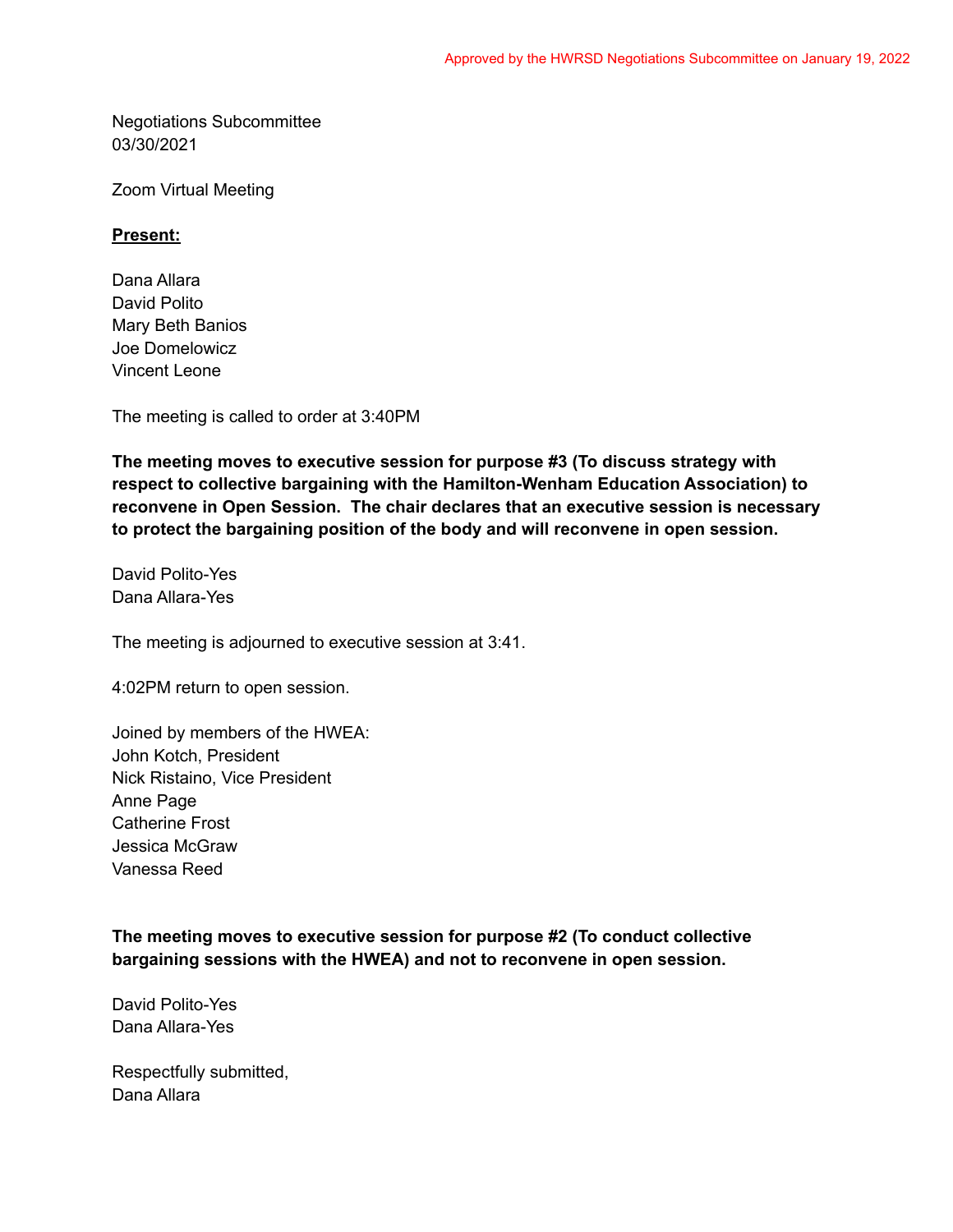Negotiations Subcommittee--Executive Session Minutes 3/30/21

Zoom virtual meeting

Present:

Dana Allara David Polito Mary Beth Banios Vincent Leone Joe Domelowicz

Executive Session is called to order at 3:41 PM

**Executive Session for purpose #3 (To discuss strategy with respect to collective bargaining with the Hamilton-Wenham Education Association) to reconvene in Open Session. The chair declares that an executive session is necessary to protect the bargaining position of the body and will reconvene in open session.**

Discussion about potential financial packages to be presented to the HWEA. Discussion around the financial implications of the non-salary portions of the HWEA proposals. The group is not ready to present a financial proposal today to the HWEA.

Planning for the negotiations meeting today. The group would like to focus on the portions of the CBA that do not have financial implications.

Ms. Banios updates the group on her thinking about summer professional development as well as expectations for approval of professional development courses after June of this year.

The group adjourns to Open Session at 4:02PM

Executive Session is called to order at 4:03PM

Joined by members of the HWEA Joined by members of the HWEA: John Kotch, President Nick Ristaino, Vice President Anne Page Catherine Frost Jessica McGraw Vanessa Reed